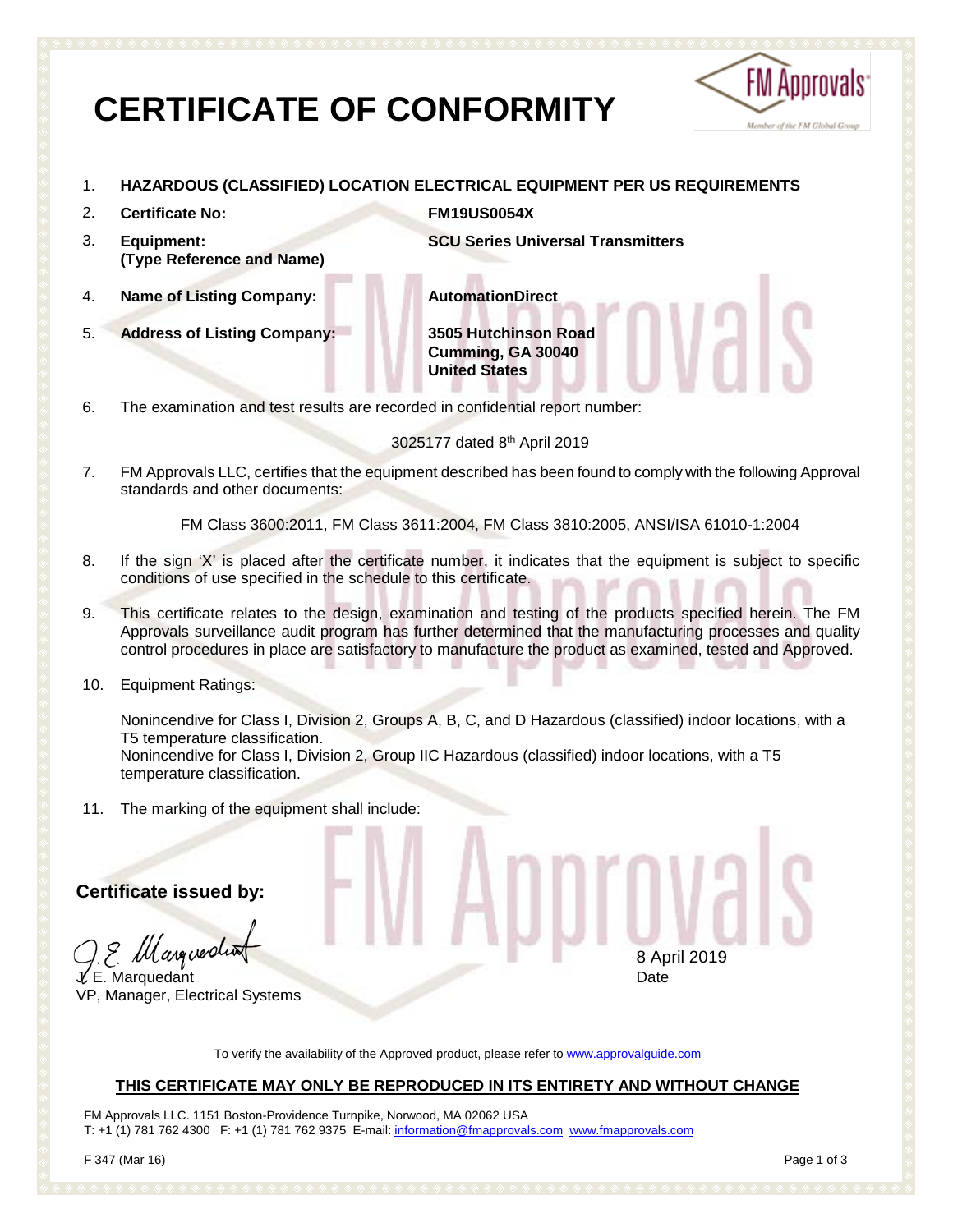# **SCHEDULE**



US Certificate Of Conformity No: FM19US0054X

Class I, Division 2, Groups A, B, C, D; T5 Ta = -20 $\degree$ C to +60 $\degree$ C; Class I, Division 2, Group IIC; T5 Ta = -20 $\degree$ C to +60 $\degree$ C

## 12. **Description of Equipment:**

| <b>Model Number</b> | <b>Description</b>           |
|---------------------|------------------------------|
| SCU-1400            | <b>Universal Transmitter</b> |
| SCU-1600            | Universal Transmitter        |
| SCU-3100            | <b>Universal Transmitter</b> |
| SCU-PDM1            | Display/Programming Front    |

**MMMMMI** 

The SCU series, consisting of SCU-1400, SCU-1600 and SCU-3100, is a range of universal signal conditioning modules. By way of the detachable front programming unit SCU-PDM1, the new modules can be programmed quickly and easily to suit the specific application. The SCU series can be configured for all types of standard industrial measuring signals such as RTD, TC, Ohm, potentiometer, mA and V. Depending on the desired output function, the customer can choose between the SCU-1400 with analog output, the SCU-3100 with 2 relays or the SCU-1600 with analog output and 2 relays. All the modules feature universal power supply of 21.6 to 253VAC and 19.2 to 300VDC.

The SCU series is easily configured by way of the detachable display front SCU-PDM1. The customer is guided through all the configuration steps by simple and explanatory help texts which are available in 7 different languages. When mounted in the process, the display front can be used for signal visualization, but the modules can also function without the display front. Through the programming front, the user gains access to a host of interesting functions e.g. sophisticated relay settings, process calibration, process simulation, TAG numbering, display settings, sensor error action and much more. When the display front SCU-PDM1 is mounted on modules in the process, the customer can obtain information on e.g. process value, output value, relay state, communication state or TAG number.

Safe signal conditioning SCU-3100 and SCU-1600 come with 2 relays, which can be configured independently of one another for surveillance of e.g. flow, level, temperature, speed or whichever measurement signal the input reflects. The relays can be set up as single trip amplifiers, window function, sensor error detection and much more. In units featuring analog output, sensor error action on the output can be chosen freely.

The front programming unit ensures that the new SCU series is completely independent of PCs, DIP-switches and jumpers while still offering the user full flexibility. Finally, the SCU-1400 and SCU-3100 are just restricted versions of the SCU-1600. The SCU-3100 has no analog output and the SCU-1400 has no relays. Aside from these variations, all PCBs are the same as the SCU-1600 PCB.

#### 13. **Specific Conditions of Use:**

- 1. The products may be used with the SCU-PDM1 Display/Programming front accessory.
- 2. The equipment shall be installed in compliance with the enclosure, mounting, spacing and segregation requirements of the ultimate application, including a tool removable cover.

#### **THIS CERTIFICATE MAY ONLY BE REPRODUCED IN ITS ENTIRETY AND WITHOUT CHANGE**

FM Approvals LLC. 1151 Boston-Providence Turnpike, Norwood, MA 02062 USA T: +1 (1) 781 762 4300 F: +1 (1) 781 762 9375 E-mail[: information@fmapprovals.com](mailto:information@fmapprovals.com) [www.fmapprovals.com](http://www.fmapprovals.com/)